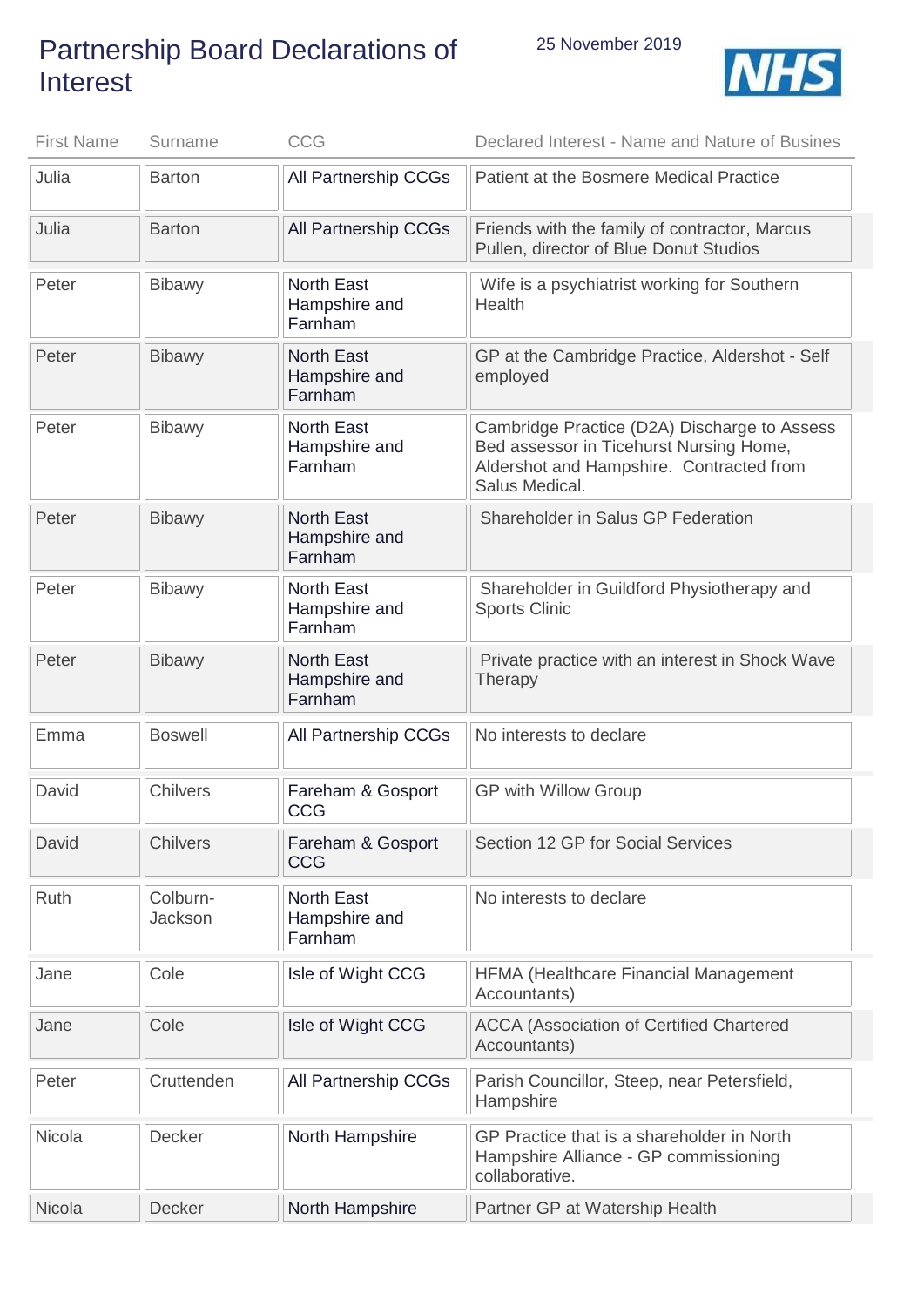| <b>First Name</b> | Surname         | <b>CCG</b>           | Declared Interest - Name and Nature of Busines                                                                                                                                                                      |
|-------------------|-----------------|----------------------|---------------------------------------------------------------------------------------------------------------------------------------------------------------------------------------------------------------------|
| <b>Nicola</b>     | Decker          | North Hampshire      | Partner in GP Practice that is a shareholder in<br>North Hampshire Alliance GP Commissioning<br>Collaborative                                                                                                       |
| Nicola            | <b>Decker</b>   | North Hampshire      | NICE - Fellow                                                                                                                                                                                                       |
| Nicola            | Decker          | North Hampshire      | Hampshire Hospitals NHS Foundation Trust -<br>Husband is an orthopaedic surgeon                                                                                                                                     |
| Nicola            | <b>Decker</b>   | North Hampshire      | Husband is an orthopaedic surgeon at<br>Hampshire Hospitals NHS Foundation Trust                                                                                                                                    |
| Nicola            | Decker          | North Hampshire      | Husband is a member of the Board of<br>Governors, Hampshire Hospitals NHS<br><b>Foundation Trust</b>                                                                                                                |
| Alison            | Edgington       | All Partnership CCGs | Executive Coach to employee in Bermuda<br><b>Marlowe Partnership</b>                                                                                                                                                |
| Alison            | Edgington       | All Partnership CCGs | Executive Coach to NHS employee in Southern<br><b>Health NHS Foundation Trust</b>                                                                                                                                   |
| Alison            | Edgington       | All Partnership CCGs | Registered as an executive team and systemic<br>coach with Wessex and Thames Valley<br>Leadership Academy                                                                                                           |
| Alison            | Edgington       | All Partnership CCGs | <b>Emotivation Advanced Executive Coaching</b><br>(Trading as AE Executive Interims Ltd)                                                                                                                            |
| Alison            | Edgington       | All Partnership CCGs | <b>Executive Coach to Senior Director in Currie</b><br><b>Brown Ltd</b>                                                                                                                                             |
| Ros               | Hartley         | All Partnership CCGs | No interests to declare                                                                                                                                                                                             |
| Michele           | Legg            | Isle of Wight CCG    | School Governor at Ryde School                                                                                                                                                                                      |
| <b>Michele</b>    | Legg            | Isle of Wight CCG    | President of IOW Osteoporosis Society                                                                                                                                                                               |
| <b>Michele</b>    | Legg            | Isle of Wight CCG    | Partner undertakes work in the spinal triage<br>clinic at St Marys Hospital and the EAS                                                                                                                             |
| <b>Michele</b>    | Legg            | Isle of Wight CCG    | Partner, Tower House Surgery                                                                                                                                                                                        |
| Michele           | Legg            | Isle of Wight CCG    | Shares held in Company Island Clinical<br><b>Academic Services</b>                                                                                                                                                  |
| Maggie            | MacIsaac        | All Partnership CCGs | Sister in law's father sits on the Patient and<br>Public Engagement Group in Whitchurch, which<br>is in the West Hampshire CCG patch. In this<br>role he is also undertaking some work with<br>North Hampshire CCG. |
| Emma              | <b>McKinney</b> | All Partnership CCGs | No interests to declare                                                                                                                                                                                             |
| Ed                | Palfrey         | All Partnership CCGs | Lay Member at North East Hampshire and<br><b>Farnham CCG</b>                                                                                                                                                        |
| Ed                | Palfrey         | All Partnership CCGs | Asked to advise Secondary Care GPs                                                                                                                                                                                  |
| Ed                | Palfrey         | All Partnership CCGs | Daughter is a Palliative Care Trainee                                                                                                                                                                               |
| Roshan            | Patel           | All Partnership CCGs | No interests to declare                                                                                                                                                                                             |